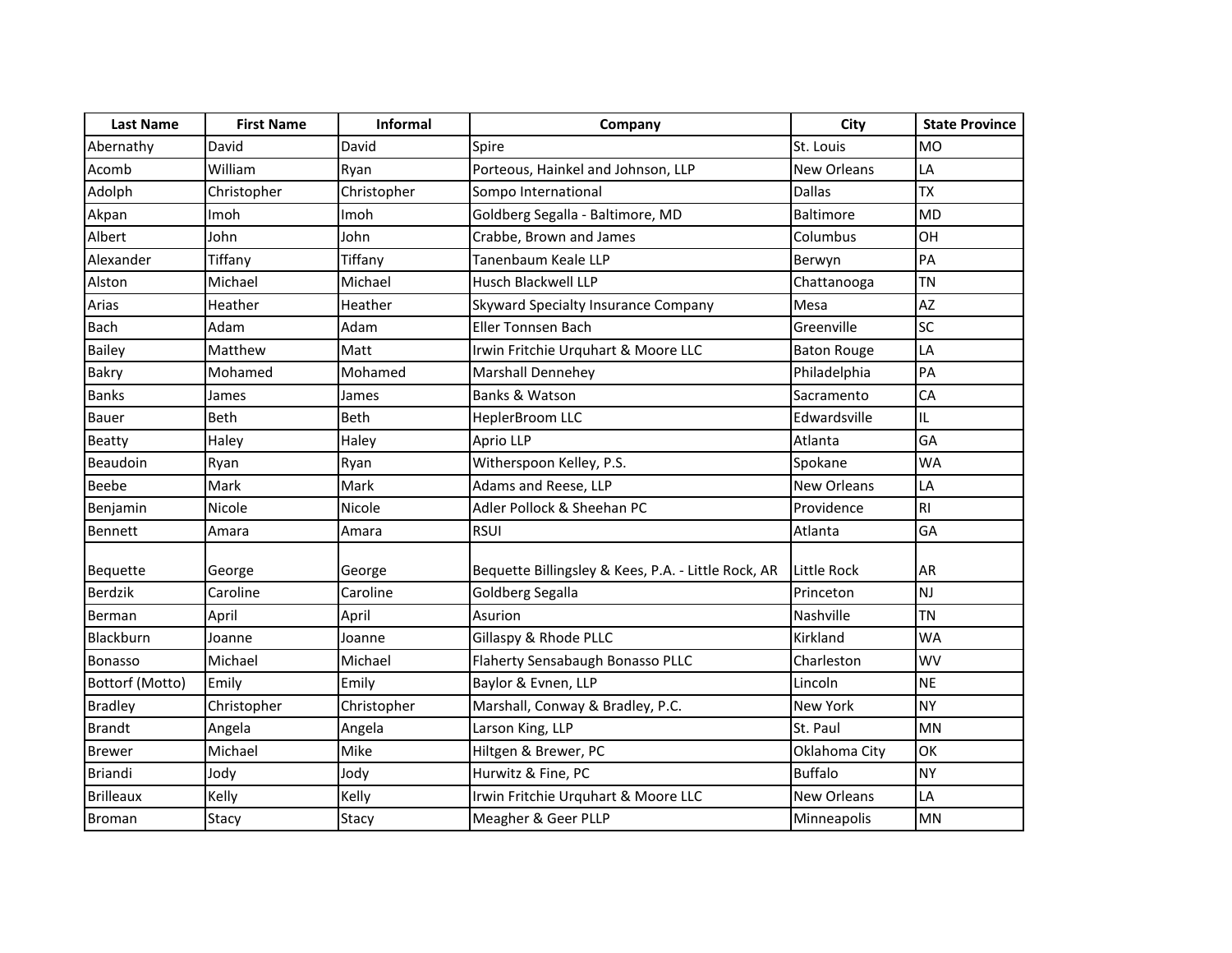| Brown         | Theodore          | Teddy          | Aprio, LLP                                                                          | Atlanta          | GA             |
|---------------|-------------------|----------------|-------------------------------------------------------------------------------------|------------------|----------------|
| Brunson       | Robert            | Robert         | American Access Casualty Company                                                    | Downers Grove    | IL             |
| <b>Brusky</b> | Maxwell           | Maxwell        | Gallagher Bassett Services, Inc.                                                    | Aurora           | IL.            |
| <b>Buhite</b> | Russell           | Russ           | Ogletree, Deakins, Nash, Smoak & Stewart, P.C.                                      | Seattle          | WA             |
| Cabanas       | Oscar             | Oscar          | Wicker, Smith, O'Hara, McCoy & Ford, PA                                             | Miami            | FL.            |
| Cairns        | R. Matthew (Matt) | Matt           | Textron Inc.                                                                        | Providence       | R <sub>l</sub> |
| Caldwell      | J. Richard        | <b>Dick</b>    | Rumberger, Kirk & Caldwell                                                          | Tampa            | FL.            |
| Canfield      | Gregory           | Gregory        | Textron Inc.                                                                        | Providence       | RI             |
| Casey         | Roben             | Roben          | East Alabama Medical Center                                                         | Opelika          | AL             |
| Chapman       | James             | Jim            | Crenshaw, Ware & Martin, P.L.C.                                                     | Norfolk          | VA             |
| Cheairs       | Melanie           | Melanie        | Lorance & Thompson                                                                  | Houston          | <b>TX</b>      |
| Christian     | Alison            | Alison         | Liberty Mutual Insurance Co.                                                        | Tempe            | <b>AZ</b>      |
| Christie      | Robert            | Robert         | Christie Law Group, PLLC                                                            | Seattle          | <b>WA</b>      |
| Cialkowski    | Amanda            | Amanda         | Nilan Johnson Lewis PA                                                              | Minnneapolis     | MN             |
| Clancy        | Erin              | Erin           | Kightlinger & Gray, LLP                                                             | Indianapolis     | IN             |
| Clark         | Ron               | Ron            | <b>Bullivant Houser Bailey, PC</b>                                                  | Portland         | <b>OR</b>      |
| Cole          | Clark             | Clark          | <b>Armstrong Teasdale LLP</b>                                                       | St. Louis        | <b>MO</b>      |
| Collmer       | Veda              | Veda           | Phoenix Spine and Joint                                                             | Avondale         | AZ             |
| Commisso      | Jeffrey           | Jeffrey        | <b>Sheppard Mullin</b>                                                              | San Diego        | CA             |
| Compton       | J. Douglas        | Doug           | Law Office of J. Douglas Compton/Employees of<br>Government Employees Insurance Com | Albuquerque      | <b>NM</b>      |
| Cordell       | Tom               | Tom            | Wilson Cain & Acquaviva                                                             | Edmond           | OK             |
| Cox           | A. Johnston       | A. Johnston    | Gallivan, White & Boyd, PA                                                          | Columbia         | SC             |
| Cox, IV       | Clint             | Clint          | Cox P.L.L.C.                                                                        | <b>Dallas</b>    | <b>TX</b>      |
| Coyne         | Richard           | Rick           | Wegman Hessler LPA                                                                  | Cleveland        | OH             |
| Currie        | Edward            | Ned            | Currie Johnson & Myers, P.A.                                                        | madison          | <b>MS</b>      |
| Curtis        | Lauren            | Lauren         | Traub Lieberman Straus & Shrewsberry LLP                                            | Saint Petersburg | <b>FL</b>      |
| Dantic        | <b>Bradley</b>    | <b>Bradley</b> | <b>ALPS Corporation</b>                                                             | Missoula         | MT             |
| Davis         | D. Jay            | D. Jay         | Clement Rivers, LLP - Charleston, SC                                                | Charleston       | SC             |
| Davis         | Evelyn            | Evelyn         | Hawkins Parnell Thackston & Young LLP                                               | Atlanta          | GA             |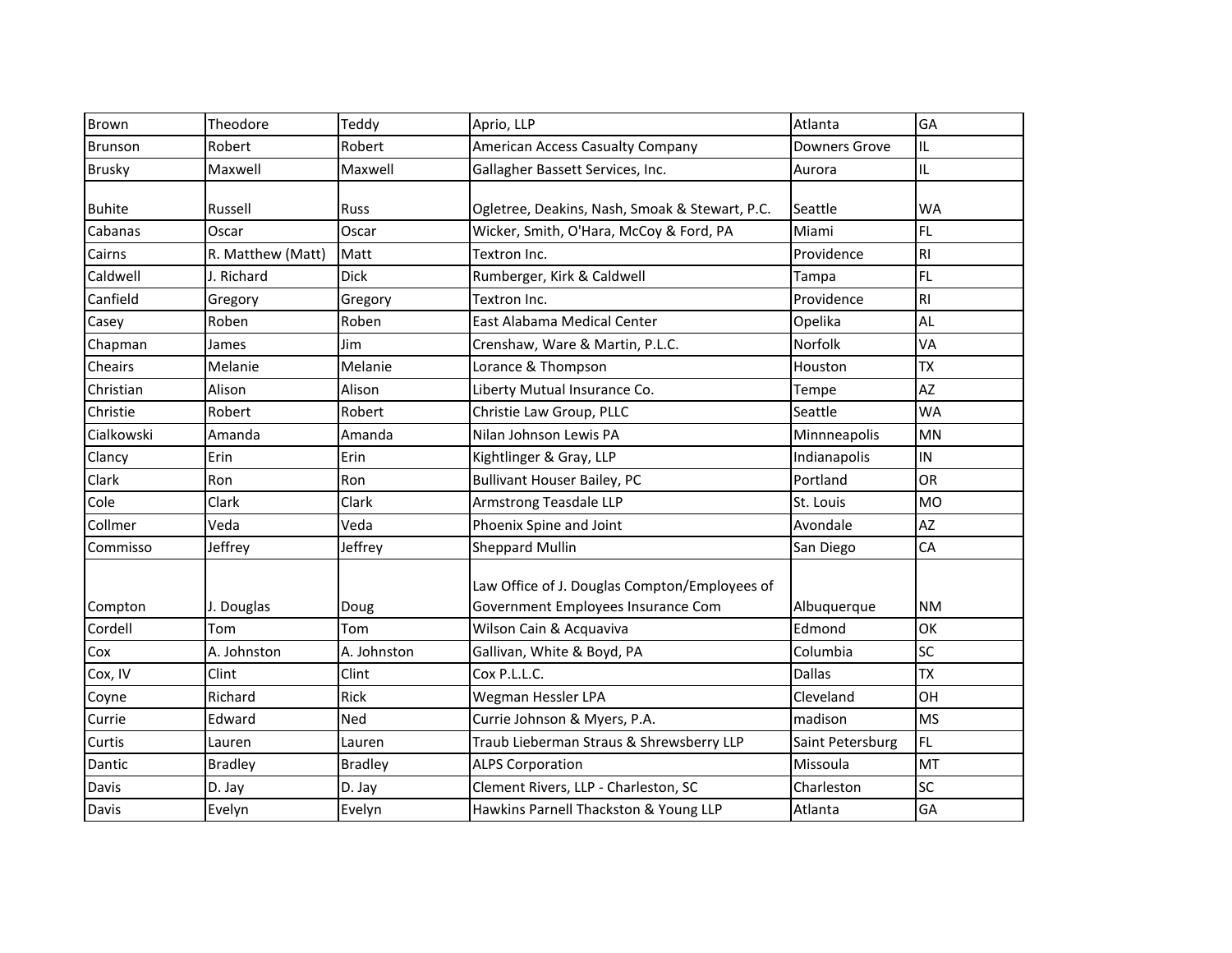| Davis          | Thomas     | Thomas      | Frost Brown Todd LLC                        | Indianapolis  | IN         |
|----------------|------------|-------------|---------------------------------------------|---------------|------------|
| Day            | Dessislava | Dessi       | Greene & Roberts LLP                        | San Diego     | CA         |
| Delany         | Name       | Jack        | Delany McBride                              | Philadelphia  | PA         |
|                |            |             | Weber Gallagher Simpson Stapleton Fires &   |               |            |
| DePekary       | Denise     | Denise      | Newby LLP                                   | Bedminster    | NJ         |
| <b>Dickens</b> | Scott      | Scott       | <b>Fultz Maddox Dickens PLC</b>             | Louisville    | КY         |
| Downs          | Andrew     | Andy        | <b>Bullivant Houser Bailey, PC</b>          | San Francisco | CA         |
| <b>Draper</b>  | Robert     | Robert      | Relevant Data                               | Roswell       | GA         |
| <b>Dukes</b>   | Richard    | Rich        | Turner Padget Graham & Laney                | Charleston    | SC         |
| Dyet           | Shane      | Shane       | O'Connor & Dyet, P.C.                       | Tempe         | AZ         |
| Easterly       | Alan       | Alan        | Leitner, Williams, Dooley & Napolitan, PLLC | Chattanooga   | <b>TN</b>  |
| Efkeman        | Edward     | Edward      | FedEx Corp.                                 |               |            |
| Elkovitch      | April      | April       | Philadelphia Insurance Companies            | <b>Dublin</b> | OH         |
| Erlandson      | Robert     | Robert      | Erlandson, Vernon & Daney, LLC              | Columbia      | <b>MD</b>  |
| Eubanks        | Jennifer   | Jennifer    | Canal Insurance Company                     | Greenville    | SC         |
| Falasco        | Joseph     | Joseph      | Quattlebaum, Grooms & Tull PLLL             | Little Rock   | AR         |
| Farrar         | Steven     | Steve       |                                             | Greenville    | SC         |
| Faust          | Laura      | Laura       | Roetzel & Andress                           | Akron         | OH         |
| Finamore       | Paul       | Paul        | Pessin Katz Law, P.A.                       | Columbia      | <b>MD</b>  |
| Fitch          | Elizabeth  | Elizabeth   | Righi Law Group                             | Phoenix       | AZ         |
| Fitzpatrick    | Elizabeth  | <b>Beth</b> | <b>Island Companies</b>                     | Calverton     | <b>NY</b>  |
| Fletcher       | Douglas    | Douglas     | Fletcher Farley Shipman & Salinas, LLP      | <b>Dallas</b> | <b>TX</b>  |
| Frazier        | Charles    | Charlie     | Alexander Dubose & Jefferson, LLP           | <b>Dallas</b> | <b>TX</b>  |
| Frazier        | Kathleen   | Kat Frazier | Shook Hardy & Bacon, LLP                    | Houston       | <b>TX</b>  |
| Freeman        | Alicyn     | Alicyn      | Broening Oberg Woods & Wilson, P.C.         | Phoenix       | AZ         |
| Fuqua          | David      | David       | Fugua Campbell, P.A.                        | Little Rock   | AR         |
| Gable          | Richard    | Richard     | Butler Weihmuller Katz Craig LLP            | Philadelphia  | PA         |
| Gallivan       | Henry      | Mills       | Gallivan, White & Boyd, PA                  | Greenville    | SC         |
| Garofalo       | Mel        | Mel         | Hedrick Gardner Kincheloe & Garofalo, LLP   | Charlotte     | <b>NC</b>  |
|                |            |             | Oppenhoff & Partner Rechtsanwalte           |               |            |
| Gaudig         | Christof   | Christof    | Steuerberater                               | Cologne       | <b>NRW</b> |
| Gausnell       | Seth       | Seth        | Gausnell, O'Keefe & Thomas, LLC             | St. Louis     | <b>MO</b>  |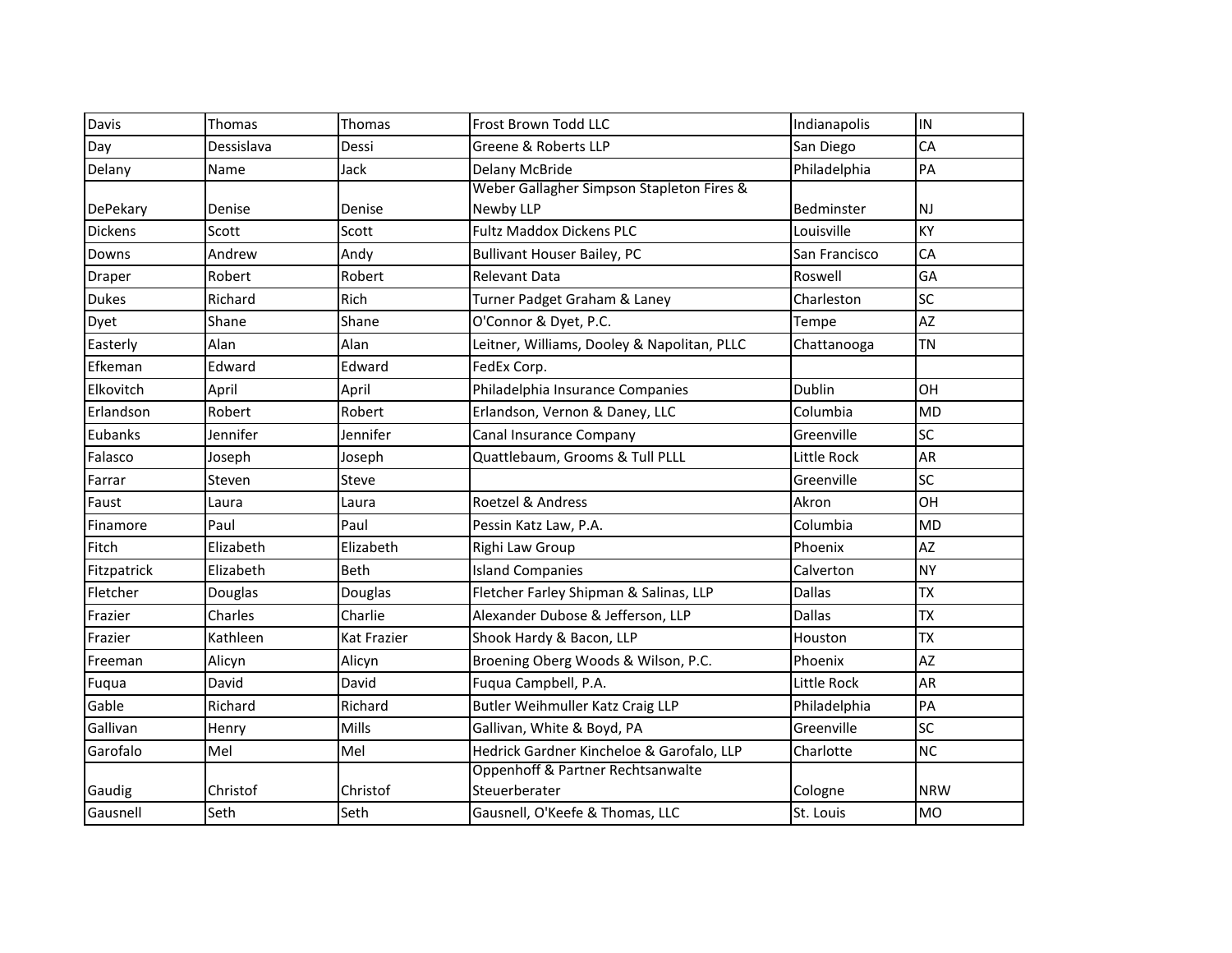| Genesio   | Jacqueline     | Jacqueline | Watermark Retirement Communities, Inc.                       | Abington           | PA        |
|-----------|----------------|------------|--------------------------------------------------------------|--------------------|-----------|
| Gerbus    | David          | David      | Delta Dental of Colorado                                     | Denver             | CO        |
| Ghiselli  | Nicholas       | Nick       | <b>Constellation Mutual</b>                                  | Minneapolis        | MN        |
| Glascott  | Michael        | Mike       | Goldberg Segalla, LLP                                        | <b>Buffalo</b>     | <b>NY</b> |
| Goebel    | Heidi          | Heidi      | Goebel Anderson, P.C.                                        | Salt Lake City     | UT        |
| Governo   | David          | David      | Smith Duggan Buell & Rufo LLP                                | <b>Boston</b>      | MA        |
| Griffin   | Sean           | Sean       | Dykema Gossett PLLC                                          | Washington         | DC        |
| Guilfoyle | Kathleen       | Kathleen   | Campbell Conroy & O'Neil, P.C.                               | Boston             | MA        |
| Guillory  | Jeffery        | Jeffery    | Shelter Insurance Companies                                  | Columbia           | <b>MO</b> |
| Guillot   | Joseph         | Jody       | Arthur J. Gallagher & Co.                                    | <b>New Orleans</b> | LA        |
| Haigler   | <b>Nicolas</b> | Nicolas    | Sowell Robinson Gray Stepp & Laffittte, LLC                  | Columbia           | SC        |
| Hall      | Lee            | Lee        | Jenkins Fenstermaker, PLLC                                   | Huntington         | WV        |
| Hardy     | Sidney         | Sidney     | McCranie, Sistrunk, Anzelmo, Hardy, McDaniel &<br>Welch, LLC | New Orleans        | LA        |
| Harmeling | Patricia       | Patricia   | Shelter Insurance Companies                                  | Goshen             | KY        |
| Harwell   | Marc           | Marc       | Harwell Law Group PLLC                                       | Chattanooga        | <b>TN</b> |
| Hatmaker  | James          | James      | Woolf, McClane, Bright, Allen & Carpenter, PLLC              | Knoxville          | <b>TN</b> |
| Held      | Jonathon       | Jon        | J.S. Held                                                    | Jericho            | <b>NY</b> |
| Hodge     | Kay            | Kay        | Stoneman, Chandler & Miller LLP                              | <b>Boston</b>      | MA        |
| Holden    | Helen          | Helen      | Spencer Fane LLP                                             | Phoenix            | AZ        |
| Holden    | Jason          | Jason      | Faure Holden Attorneys at Law, P.C.                          | <b>Great Falls</b> | MT        |
| Hood      | James          | James      | Hood Law Firm, LLC                                           | Charleston         | SC        |
| Hoover    | James          | James      | Burr & Forman LLP                                            | Birmingham         | AL        |
| Howard    | Benjamin       | Benjamin   | Neil Dymott                                                  | San Diego          | CA        |
| Hudgins   | David          | David      | <b>Hudgins Law Firm</b>                                      | Alexandria         | VA        |
| Hunter    | Clay           | Clay       | Paterson, MacDougall LLP                                     | Toronto            | ON        |
| Hurley    | Alissa         | Alissa     | <b>Intact Insurance Specialty Solutions</b>                  | Plymouth           | MN        |
| Ingram    | Lynne          | Lynne      | Campbell Conroy & O'Neil, P.C.                               | Philadelphia       | PA        |
| Jackson   | Kim            | Kim        | Bovis, Kyle, Burch & Medlin, LLC                             | Atlanta            | GA        |
| Jackson   | LaShawnda      | LaShawnda  | Rumberger, Kirk & Caldwell                                   | Orlando            | FL.       |
| Jacobson  | Kari           | Kari       | LaCava Jacobson, PA                                          | Tampa              | FL        |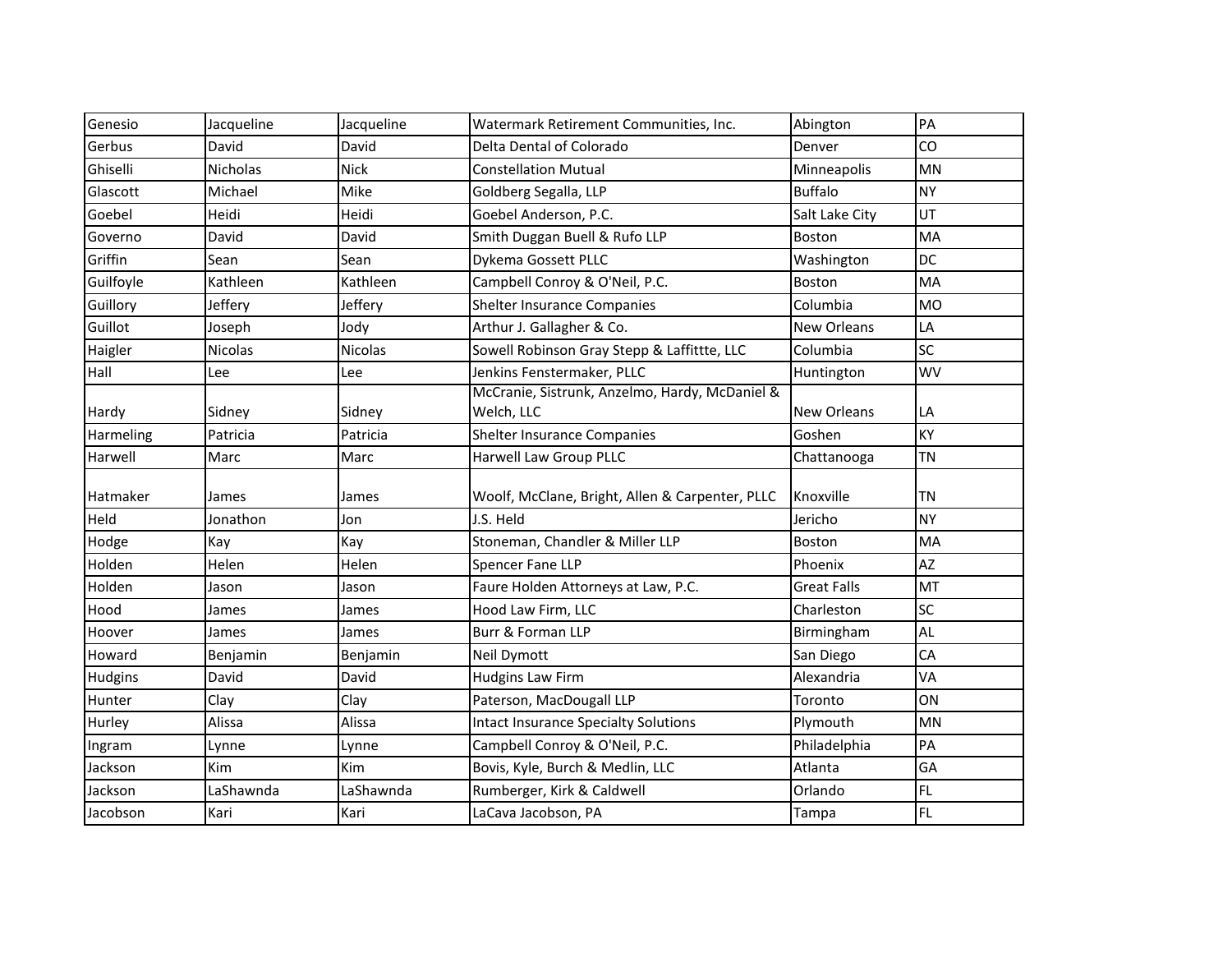| Jennings       | John      | John        | Skyward Specialty Insurance                                   | Scottsdale     | AZ        |
|----------------|-----------|-------------|---------------------------------------------------------------|----------------|-----------|
| Johnsen        | Jennifer  | Jennifer    | Gallivan, White & Boyd, PA                                    | Greenville     | SC        |
| Johnson        | Andrew    | Andy        | <b>Bradley Arant Boult Cummings LLP</b>                       | Birmingham     | AL        |
| Johnson        | Chloie    | Chloie      | <b>Relevant Data</b>                                          | Atlanta        | GA        |
| Johnson        | Larry     | Larry       | Cobb Martinez Woodward                                        | <b>Dallas</b>  | <b>TX</b> |
| Johnson        | Matthew   | Matt        | Johnson & Bell, Ltd.                                          | Chicago        | IL.       |
| Johnson        | Michael   | <b>Brad</b> | Kravitz Schnitzer & Johnson                                   | Las Vegas      | <b>NV</b> |
| Johs           | Frederick | Frederick   | Lewis Johs Avallone Aviles, LLP                               | Islandia       | <b>NY</b> |
| Jopa           | Jocelyn   | Jocelyn     | Zurich North America                                          | Palatine       | IL.       |
| Kaplan         | Edward    | Ed          | Sulloway & Hollis PLLC                                        | Contoocook     | <b>NH</b> |
| Kaplan         | Madelon   | Maddy       |                                                               | Contoocook     | <b>NH</b> |
| Katz           | Deidre    | Deidre      | WFBM, LLP dba Walsworth                                       | Laguna Beach   | CA        |
| Kellner        | Valerie   | Valerie     | Rawle & Henderson LLP                                         | Philadelphia   | PA        |
| Kelsey         | Robert    | Jeff        | <b>Federal Express Corporation</b>                            | Memphis        | <b>TN</b> |
| Kerwin         | Sheila    | Sheila      | Nilan Johnson Lewis PA                                        | Minneapolis    | MN        |
| Khachatourians | Natasha   | Natasha     | <b>Betts Patterson Mines</b>                                  | Seattle        | <b>WA</b> |
| Kiernan        | Michael   | Mike        | Traub Lieberman Straus & Shrewsberry LLP                      | St. Petersburg | FL.       |
| King           | C. Bailey | C. Bailey   | <b>Bradley Arant Boult Cummings LLP</b>                       | Charlotte      | <b>NC</b> |
| Knight         | Linda     | Linda       | Spencer Fane LLP - Denver, CO                                 | Denver         | CO        |
| Kohane         | Dan       | Dan         | Hurwitz & Fine, PC                                            | <b>Buffalo</b> | <b>NY</b> |
| Kosten         | Ilya      | Ilya        | Barbanel & Treuer, P.C.                                       | Los Angeles    | CA        |
| Kravitz        | Martin    | Marty       | Christian, Kravitz, Dichter, Johnson and Sluga, LLC Las Vegas |                | <b>NV</b> |
| Kreamer        | J. Scott  | Scott       | Baker, Sterchi, Cowden & Rice, LLC                            | Kansas City    | <b>MO</b> |
| Lawler         | Jean      | Jean        | Lawler ADR Services, LLC                                      | El Segundo     | CA        |
| Lindemann      | Rebecca   | Rebecca     | Richmond & Quinn                                              | Anchorage      | AK        |
| Lockwood       | Robert    | Robert      | Wilmer & Lee, P.A.                                            | Huntsville     | AL        |
| Lonas          | Carl      | Carl        | Moran Reeves & Con PC                                         | Richmond       | VA        |
| Lorell         | Elizabeth | Elizabeth   |                                                               | Florham Park   | <b>NJ</b> |
| Louie          | David     | David       | Kobayashi Sugita Goda LLP                                     | Honolulu       | HI        |
| Luikart III    | David     | David       | <b>Hill Ward Henderson</b>                                    | Tampa          | FL.       |
| Lyons          | Tracy     | Tracy       | <b>Starr Companies</b>                                        | Scottsdale     | AZ        |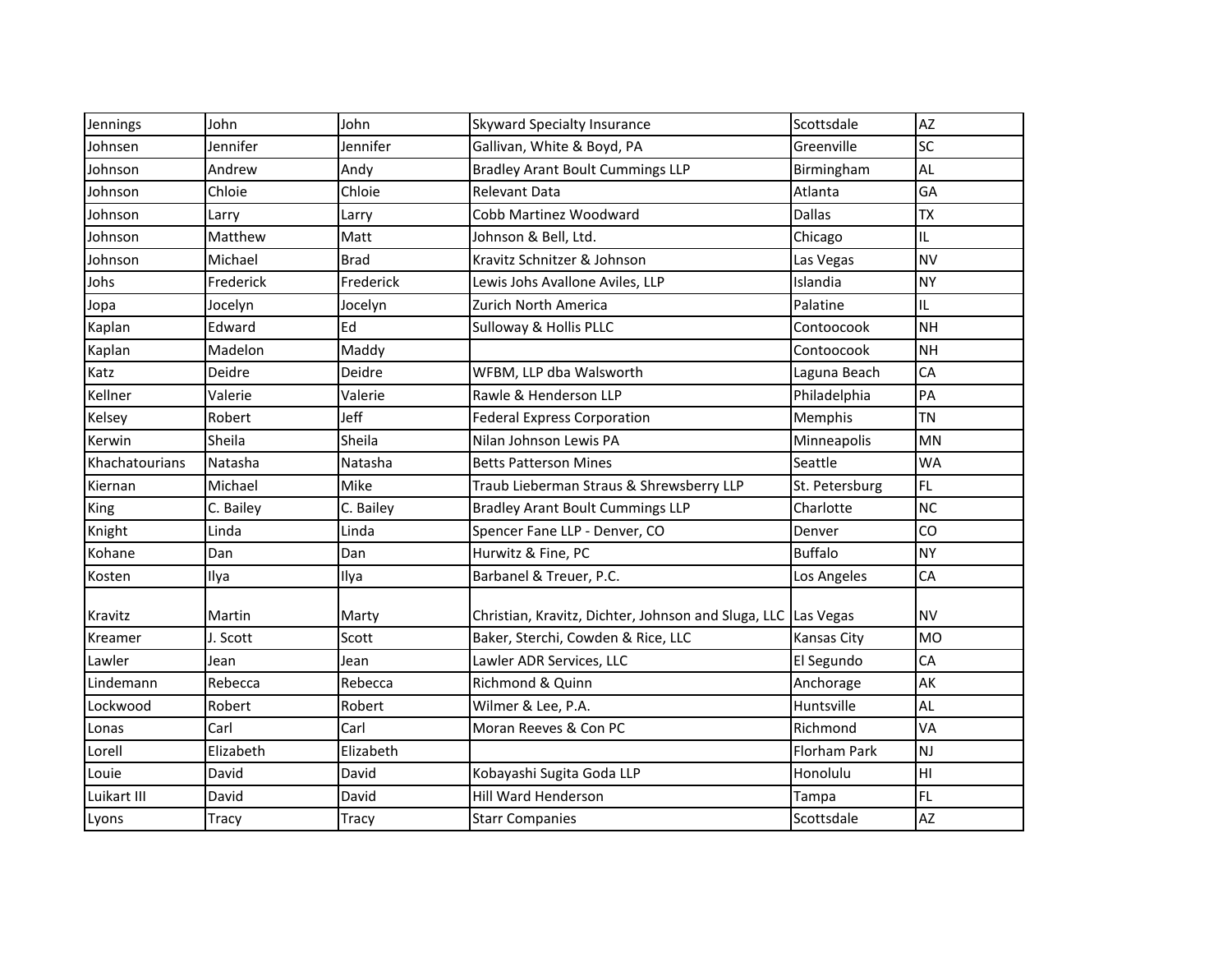| MacIlwaine     | William       | William       | Dinse, P.C.                                    | Burlington         | VT             |
|----------------|---------------|---------------|------------------------------------------------|--------------------|----------------|
| Mackenzie      | David         | David         | <b>Blaney McMurtry LLP</b>                     | Tornoto            | ON             |
| MacMain        | David         | David         | The MacMain Law Group, LLC                     | West Chester       | PA             |
| Magratten      | <b>Brooks</b> | <b>Brooks</b> | Pierce Atwood LLP                              | Providence         | R <sub>l</sub> |
| Manley         | Reid          | Reid          | <b>Burr Forman LLP</b>                         | Birmingham         | AL             |
| Marks-Dias     | <b>Blake</b>  | <b>Blake</b>  | Corr Cronin, LLP                               | Seattle            | <b>WA</b>      |
| Marvinney      | Craig         | Craig         | Walter & Haverfield, LLP                       | Cleveland          | OH             |
| Mason          | Wayne         | Wayne         | Faegre Drinker Biddle & Reath LLP              | <b>Dallas</b>      | <b>TX</b>      |
| <b>Masters</b> | Shelly        | Shelly        | Cokinos Young                                  | West Lake Hills    | <b>TX</b>      |
| Mathis         | Name          | Benton        | Freeman Mathis & Gary LLP                      | Atlanta            | GA             |
| McCune         | Daniel        | Dan           | Childs McCune LLC                              | Denver             | CO             |
| McGrath        | Daniel        | Daniel        | Hinshaw & Culbertson                           | Chicago            | IL             |
| McGrory        | Michael       | Michael       | Smith Amundsen LLC                             | Chicago            | IL.            |
| McKenzie       | <b>Bette</b>  | <b>Bette</b>  | Exponent                                       |                    | MA             |
| McMurty        | Sarannah      | Sarannah      | Acceptance Insruance                           | Nashville          | TN             |
| McNeil         | Sheri         | Sheri         | Kopka Pinkus Dolin                             | Crown Point        | IN             |
| <b>Meadows</b> | James         | Dart          | Balch & Bingham LLP                            | Atlanta            | GA             |
| Meaker         | Matthew       | Matthew       | Sundt Construction, Inc.                       | Tempe              | AZ             |
| Melchiode      | Gerald        | Gerald        | Melchiode Marks King LLC                       | <b>New Orleans</b> | LA             |
| Melchiode      | Renée         | Renée         | Melchiode Marks King LLC                       | <b>New Orleans</b> | LA             |
| Merten         | Howard        | Howard        | Partridge, Snow & Hahn                         | Providence         | RI.            |
| Miletich       | Amy           | Amy           | Miletich PC                                    | Denver             | CO             |
| Miller         | Michele       | Michele       | Cozen O'Connor                                 | San Francisco      | CA             |
| Miller         | Thomas        | Tom           | Christie Law Group, PLLC                       | Seattle            | <b>WA</b>      |
| Modak-Truran   | Anita         | Anita         | <b>Butler Snow LLP</b>                         | Nashville          | <b>TN</b>      |
| Moore          | Joseph        | Joseph        | <b>McCandlish Holton</b>                       | Richmond           | VA             |
| Moore          | Robert        | Robert        | Southwest Industrial Rigging/2RM - Phoenix, AZ | Phoenix            | AZ             |
| Moss           | Alycen        | Alycen        | Cozen O'Connor                                 | Atlanta            | GA             |
| Murphy         | Meredith      | Meredith      | FM Global                                      | Johnston           | <b>RI</b>      |
| <b>Myles</b>   | Donald        | Don           | Jones, Skelton & Hochuli                       | Phoenix            | AZ             |
| Nally          | <b>Brian</b>  | <b>Brian</b>  | Reminger Co, LPA                               | Cleveland          | OH             |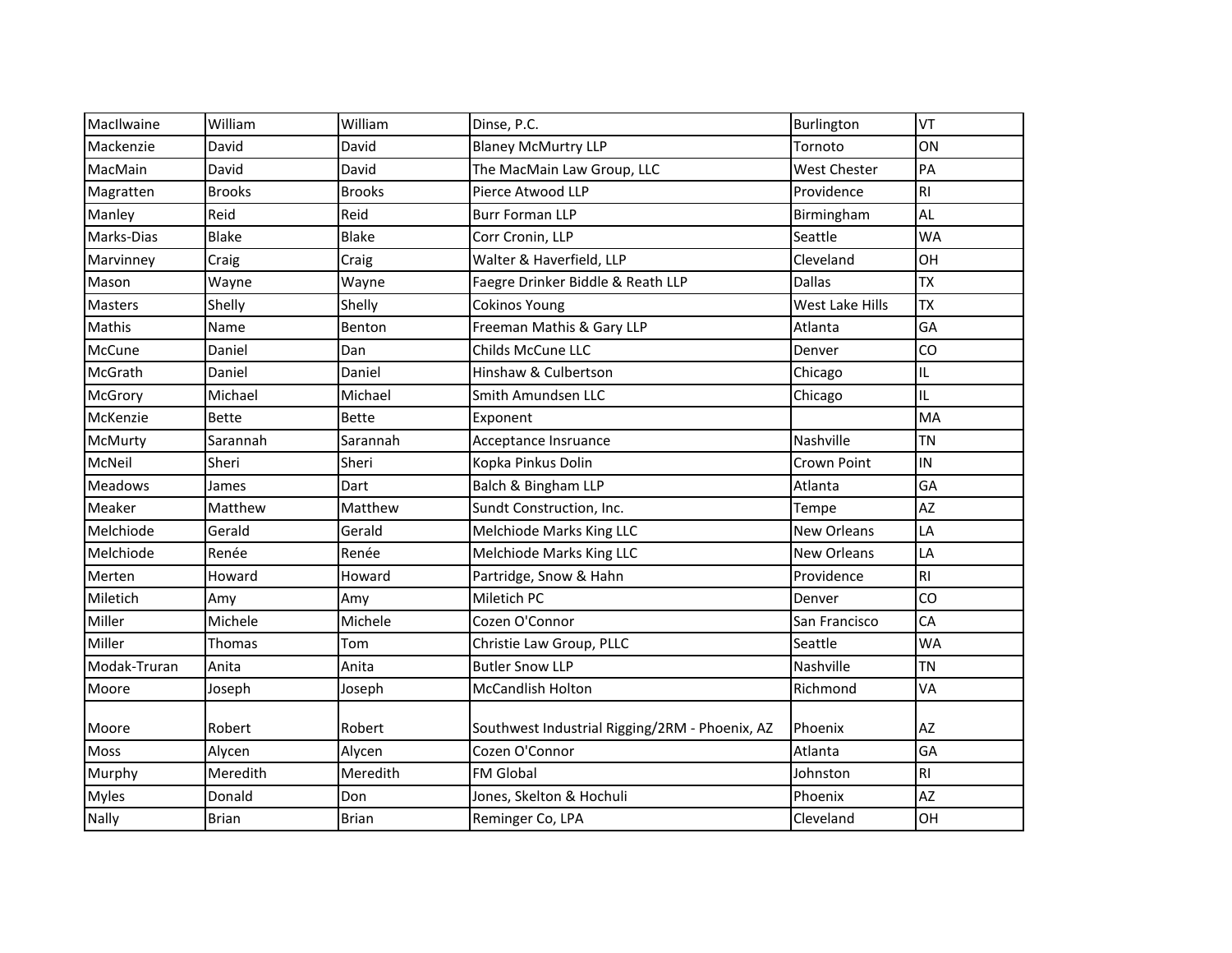| <b>Neckers</b> | Joel         | Joel           | Wheeler Trigg O'Donnell LLP         | Denver         | CO        |
|----------------|--------------|----------------|-------------------------------------|----------------|-----------|
| Neil           | Michael      | Mike           | Neil Dymott                         | San Diego      | CA        |
| Nicholas       | David        | David          |                                     | Chambersburg   | PA        |
| Noltemeyer     | Aubrey       | Aubrey         | Kightlinger & Gray, LLP             | Indianapolis   | IN        |
| Nunnally       | John         | John           | Ragsdale Liggett PLLC               | Raleigh        | <b>NC</b> |
| O'Connor       | Daniel       | Daniel         | O'Connor & Dyet, PC - Tempe, AZ     | Tempe          | AZ        |
| O'Donnell      | Barbara      | Barbara        | Sulloway & Hollis, P.L.L.C.         | Rockport       | MA        |
| O'Malley       | Stephen      | Stephen        | J.S. Held                           | New York       | <b>NY</b> |
| Oldenburg      | Anne         | Anne           | HeplerBroom, LLC                    | Chicago        | IL.       |
| Orton          | Richard      | Rich           | <b>Gass Turek LLC</b>               | Milwaukee      | WI        |
| Pace           | Samuel       | Sam            | Dugan, Brinkmann, Maginnis and Pace | Bala Cynwyd    | PA        |
| Page           | Christopher  | Christopher    | Young Moore and Henderson           | Raleigh        | <b>NC</b> |
| Pasarow        | Stephen      | Steve          | Knapp, Petersen & Clarke            | Glendale       | CA        |
| Pepe           | Micalann     | Micalann       | Jaburg Wilk                         | Phoenix        | AZ        |
| Peterson       | Zachary      | Zachary        | Goebel Anderson, P.C.               | Salt Lake City | UT        |
| Pope           | Steven       | Steven         | Nativis, Inc                        | Bellevue       | <b>WA</b> |
| Popik          | Susan        | Sue            |                                     | Redwood City   | CA        |
| Poppler        | Erin         | Erin           | Bassi Edlin Huie & Blum, LLP        | San Francisco  | CA        |
| Potente        | Alexander    | Alexander      | Clyde & Co US LLP                   | San Francisco  | CA        |
| Potter         | Ben          | Ben            | $S-E-A$                             | Columbus       | Ohio      |
| Pratt          | Timothy      | Tim            |                                     | Kansas City    | <b>MO</b> |
| Preston        | <b>Brett</b> | <b>Brett</b>   | Hill Ward Henderson PA              | Tampa          | <b>FL</b> |
| Pritchett      | Ervin        | Ervin          | Durbin, Larimore & Bialick, P.C.    | Oklahoma City  | OK        |
| Rahoy          | John         | John           | Brown & James, P.C.                 | St. Louis      | <b>MO</b> |
| Rambarran      | lan          | lan            | Klinedinst PC                       | Sacramento     | CA        |
| Ramos          | Francisco    | Francisco      | Clarke Silverglate, P.A.            | Miami          | FL.       |
| Raskin         | Todd         | Todd           | Mazanec, Raskin & Ryder Co., L.P.A. | Cleveland      | OH        |
| Rechner        | Matthew      | Matthew        | <b>McDonald Hopkins LLC</b>         | Cleveland      | OH        |
| Richmond       | Robert       | Bob            | Richmond & Quinn                    | Anchorage      | AK        |
| Rickel         | Doug         | Doug           | $S-E-A$                             | Tampa          | FL.       |
| Ridley         | Terence      | Terence        | Spencer Fane LLP - Denver, CO       | Denver         | CO        |
| Robberson      | Mary         | Mary Robberson | Robberson Schroedter LLP            | Chula Vista    | CA        |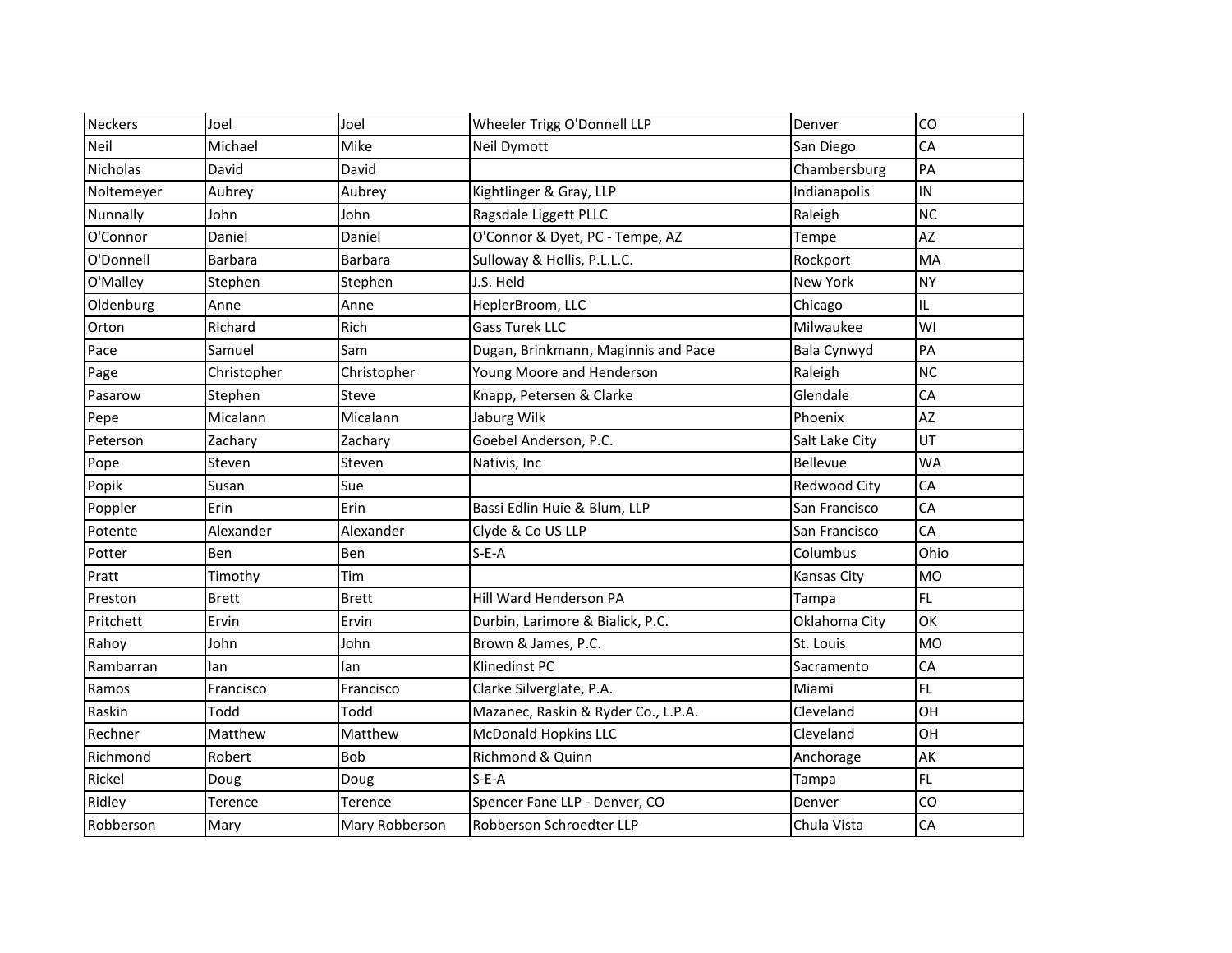| Roberts     | Todd           | Todd        | Ropers, Majeski, Kohn Bentley               | <b>Menlo Park</b>    | CA        |
|-------------|----------------|-------------|---------------------------------------------|----------------------|-----------|
| Roberts     | Victoria       | Vicki       | Roberts Claim Consults, LLC                 | Scottsdale           | AZ        |
| Rogers      | <b>Betsy</b>   | Betsy       | J.S. Held                                   | Alpharetta           | GA        |
| Roussel     | Elizabeth      | Elizabeth   | Adams and Reese, LLP                        | <b>New Orleans</b>   | LA        |
| Ruff        | Edward         | Ed          | Pretzel & Stouffer                          | Chicago              | IL.       |
| Ruggerio    | Cynthia        | Cynthia     | AmeriTrust Group, Inc.                      | Haddonfield          | <b>NJ</b> |
| Sarber      | L. Johnson     | Johnny      | Carr Allison                                | Jacksonville         | <b>FL</b> |
| Sbarra      | Luke           | Luke        | Hedrick Gardner Kincheloe & Garofalo LLP    | Charlotte            | <b>NC</b> |
| Scanlan     | Kevin          | Kevin       | Scanlan Griffiths Aldridge & Nickels PLLC   | <b>Boise</b>         | ID        |
| Schumacher  | Paul           | Paul        | Dickie, McCamey & Chilcote, P.C.            | Cleveland            | OH        |
| Scott       | Mathew         | Matt        | J.S. Held                                   | Powell               | OH        |
| Silverglate | Spencer        | Spencer     | Clarke Silverglate, P.A.                    | Miami                | <b>FL</b> |
| Simon       | Stuart         | Stuart      |                                             | Hailey               | ID        |
| Simon       | zoe            | zoe simon   | American Jury Centers                       | Hailey               | ID        |
| Sinnott     | John           | John        | Irwin Fritchie Urquhart & Moore LLC         | <b>New Orleans</b>   | LA        |
| Sluga       | Gena           | Gena        | Christian, Dichter & Sluga                  | Phoenix              | AZ        |
| Smith       | David          | David       | Meyers, Roman, Friedberg & Lewis            | Cleveland            | OH        |
| Smith       | Vicki          | Vicki       | Bodyfelt Mount, LLP                         | Portland             | <b>OR</b> |
| Soto        | Miranda        | Miranda     | Buchanan Ingersoll & Rooney PC              | Miami                | <b>FL</b> |
| Spencer     | Michael        | Michael     | Rimini Street, Inc.                         | Tampa                | Florida   |
| Spinelli    | Michon         | Michon      | Ropers Majeski                              | <b>Menlo Park</b>    | CA        |
| Stansbury   | Casey          | Casey       | Freeman Mathis & Gary LLP                   | Lexington            | KY        |
| Steinmetz   | Christian      | Chris       | Gannam, Gnann & Steinmetz, LLC              | Savannah             | GA        |
| Stern       | Steven         | Steven      | Sokoloff Stern LLP                          | Carle Place          | <b>NY</b> |
| Stockalper  | Patrick        | Patrick     | Kjar, McKenna & Stockalper, LLP             | El Segundo           | CA        |
| Sungaila    | Mary-Christine | M.C.        | <b>Buchalter</b>                            | <b>Newport Coast</b> | CA        |
| Sutton      | Debra          | Debra       | Sutton   Booker P. C.                       | Denver               | CO        |
| Symmes      | William        | William     | Witherspoon Kelley                          | Spokane              | <b>WA</b> |
| Thurber     | Cooper         | Cooper      | Phelps Dunbar LLP                           | Mobile               | AL        |
| Toles       | William        | William     | Munsch Hardt Kopf & Harr, P.C. - Dallas, TX | <b>Dallas</b>        | <b>TX</b> |
| Trasatti    | Marisa         | Marisa      | Cipriani & Werner, P.C.                     |                      | <b>MD</b> |
| Traub       | <b>Barbara</b> | <b>Barb</b> |                                             | Long Branch          | <b>NJ</b> |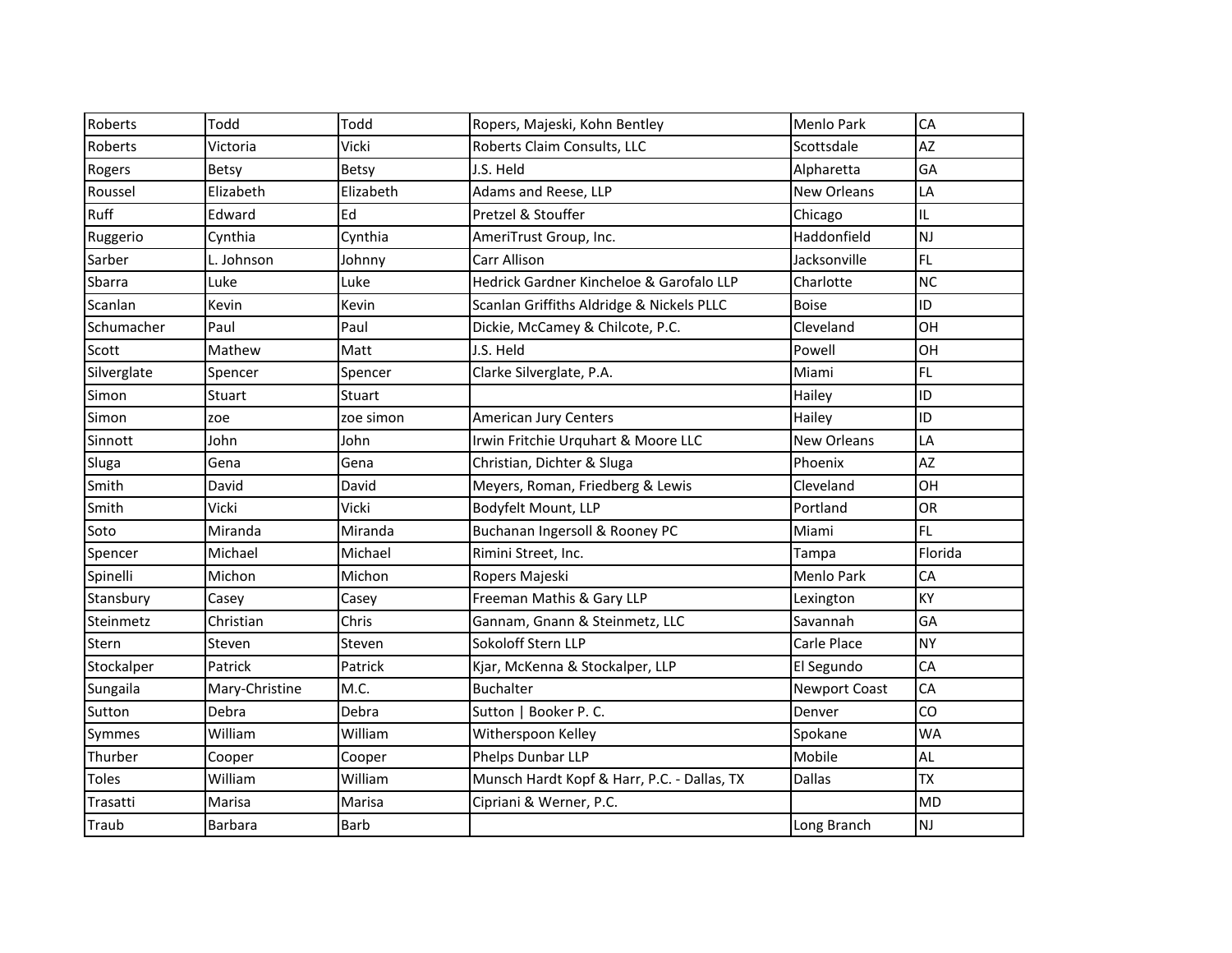| Trivett        | Ann          | Ann       | Christie Law Group, PLLC                                                             | Seattle            | <b>WA</b> |
|----------------|--------------|-----------|--------------------------------------------------------------------------------------|--------------------|-----------|
| Turner         | Kile         | Kile      | Norman Wood Kendrick & Turner                                                        | Birmingham         | <b>AL</b> |
| Uhles          | Keith        | Keith     | Royston, Rayzor, Vickery & Williams, L.L.P.                                          | <b>Brownsville</b> | <b>TX</b> |
| Van Dyke       | David        | David     | Howard & Howard Attorneys, PLLC                                                      | Chicago            | IL.       |
| Vanalek        | David        | David     |                                                                                      | Glen Allen         | VA        |
| Vanalek        | David        | David     | <b>Richmond National</b>                                                             | Glen Allen         | VA        |
| Varner         | Debra        | Deb       | Varner & Van Volkenburg, PLLC                                                        | Clarksburg         | <b>WV</b> |
| Vessels        | Christina    | Christina | Freeman Mathis & Gary, LLP                                                           | Lexington          | KY        |
| <b>Vickers</b> | <b>Heath</b> | Heath     | Carr Allison                                                                         | Jacksonville       | <b>FL</b> |
| Vita           | William      | Bill      | Shook Hardy & Bacon, LLP                                                             | <b>New York</b>    | <b>NY</b> |
| Vogt           | Heidi        | Heidi     | von Briesen & Roper, s.c.                                                            | Milwaukee          | WI        |
| Volkenburg     | Jeffrey      | Jeffrey   | Varner & Van Volkenburg, PLLC                                                        | Clarksburg         | <b>WV</b> |
| Walker         | Laura        | Laura     | Aprio, LLP                                                                           | Atlanta            | GA        |
| Walshe, Jr.    | Michael      | Michael   | Stone Pigman Walther Wittmann LLC                                                    | <b>New Orleans</b> | LA        |
| Ward           | Margaret     | Peggy     | Downs-Ward-Bender-Hauptmann & Herzog, P.A.                                           | <b>Hunt Valley</b> | <b>MD</b> |
| Washington     | Alonzo       | Alonzo    | Flaherty Sensabaugh Bonasso PLLC                                                     | Morgantown         | <b>WV</b> |
| Watson         | Benjamin     | Benjamin  | <b>Butler Snow LLP</b>                                                               | Jackson            | <b>MS</b> |
| Watson         | Tyler        | Tyler     | Kravitz Schnitzer & Johnson                                                          | Las Vegas          | <b>NV</b> |
| Weston         |              |           | Lederer Weston Craig, PLC                                                            | Cedar Rapids       | IA        |
| Wilkins        | Jimmy        | Jimmy     | Watkins & Eager PLLC                                                                 | Jackson            | <b>MS</b> |
| Williams       | Marc         | Marc      | Nelson Mullins Riley & Scarborough, LLP                                              | Huntington         | WV        |
| Williamson     | Karin        | Karin     | Childs McCune LLC                                                                    |                    |           |
| Winters        | Evelyn       | Evelyn    | <b>Bullivant Houser Bailey, PC</b>                                                   | Seattle            | <b>WA</b> |
| Wojciechowski  | Jennifer     | Jennifer  | Alliant Insurance Services / Community<br><b>Association Underwriters of America</b> | Warrington         | PA        |
| Wojcik         | Michele      | Michele   | Nuzzo-Roberts, LLC                                                                   | Cheshire           | <b>CT</b> |
| Woodard        | John         | John      | Coffey, Senger & Woodard, PLLC                                                       | Tulsa              | OK        |
| Worden         | John         | John      | Venable LLP                                                                          | San Francisco      | CA        |
| Wright         |              | Lee       | <b>Tokio Marine HCC</b>                                                              | Los Angeles        | CA        |
| Young          | Gregory      | Greg      | Hinkle Law Firm LLC                                                                  | Wichita            | KS        |
| Young          | Marc         | Marc      | Cokinos   Young                                                                      | Austin             | <b>TX</b> |
|                |              |           |                                                                                      |                    |           |